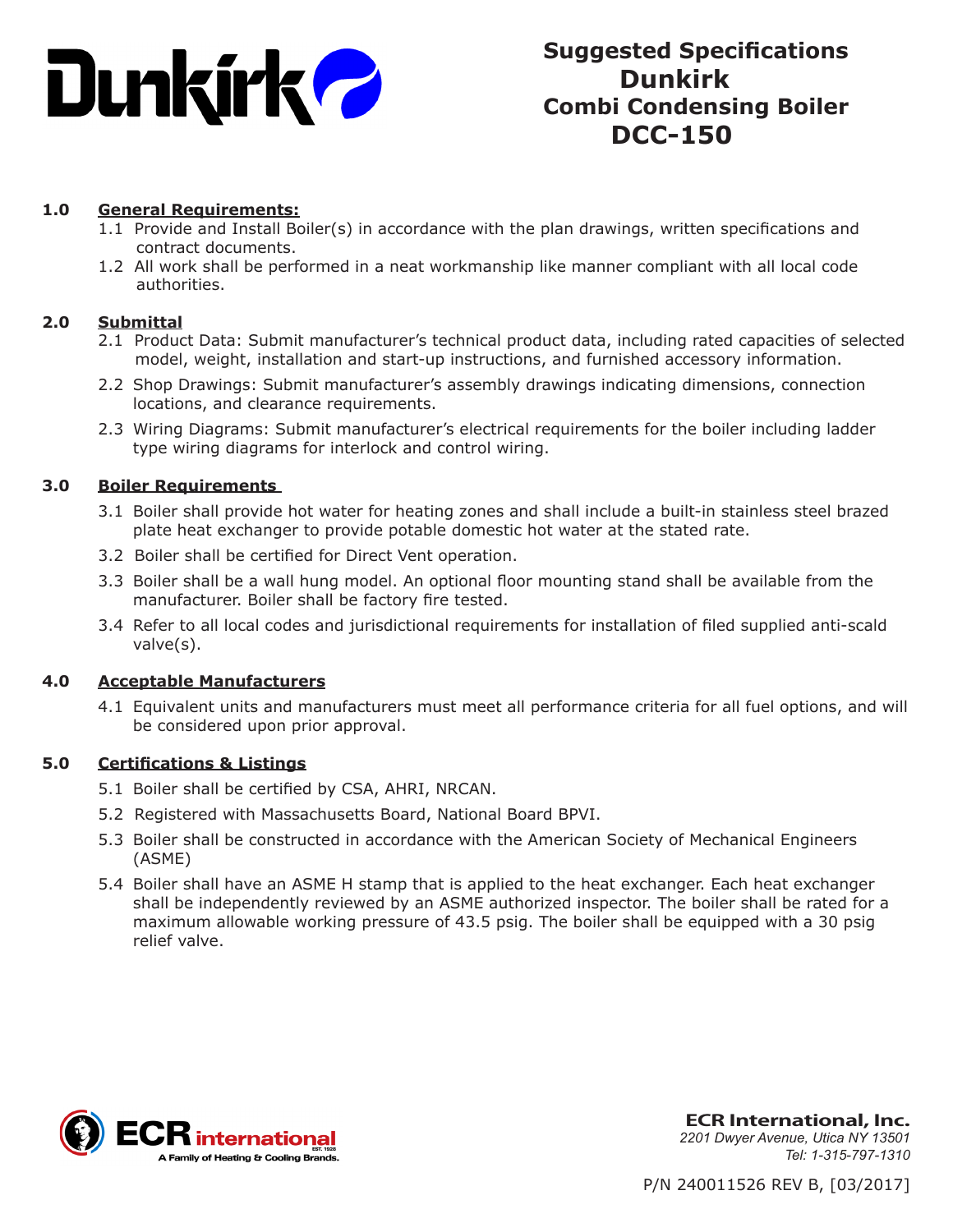

# **6.0 Construction**

- 6.1 Boiler heat exchanger shall be constructed of 316L stainless steel parallel tube, encased in a Noryl Resin housing.
- 6.2 Burner Components
	- 6.2.1 Gas valve shall be a modulating valve capable of firing from:
		- 153,000 BTU input down to 22,000 BTU input in Combi mode (7:1 turn down)
		- 125,000 BTU input down to 22,000 BTU input in Heat mode (5.7:1 turn down)
	- 6.2.2 Induced draft blower shall be variable speed and controlled by a PCB.
	- 6.2.3 Burners shall be constructed of 316L stainless steel.
	- 6.2.4 Ignition system shall be direct spark with separate flame sensing rod.
	- 6.2.5 Boiler shall include an internal stainless steel brazed plate heat exchanger for potable hot water and an automatic 3 way diverting valve to allow Domestic Hot Water Priority operation.
	- 6.2.6 Boiler shall include an internal factory installed and wired Boiler Loop Pump and factory supplied primary secondary manifold with quick connections.

# **7.0 Control System**

- 7.1 Control system shall be PCB integral controller with an LCD digital display that also includes graphical interface.
- 7.2 Control shall be self commissioning, automatically recognizing fuel type (Natural or LP gas), and self calibrating for optimum combustion and efficiency.
- 7.3 Control shall continuously monitor flame signal and automatically adjust the gas valve during normal operation for maximum efficiency.
- 7.4 Control will sense supply water temperature and adjust firing rate of the boiler to deliver amount of heat needed.
- 7.5 Control will sense and display supply water temperature and indicate by icon when boiler is in central heating or domestic water mode.
- 7.6 Control will have Brazed Plate Pre-Heat function. Pre-Heat mode will maintain temperature of brazed plate heat exchanger to speed DHW delivery.
- 7.7 Control can accept wired Outdoor Air sensor and have field adjustable reset curves.
- 7.8 Control displays error codes and diagnostic information.

# **8.0 Combustion Air And Flue Vent Exhaust**

- 8.1 The boiler shall be Direct Vent only, with materials compatible with those standards, and installed as per the manufacturer's written instruction, plan drawings and all applicable code authorities.
- 8.2 The flue gas exhaust shall connect directly to the boiler at the location labeled.



**ECR International, Inc.** *2201 Dwyer Avenue, Utica NY 13501 Tel: 1-315-797-1310*